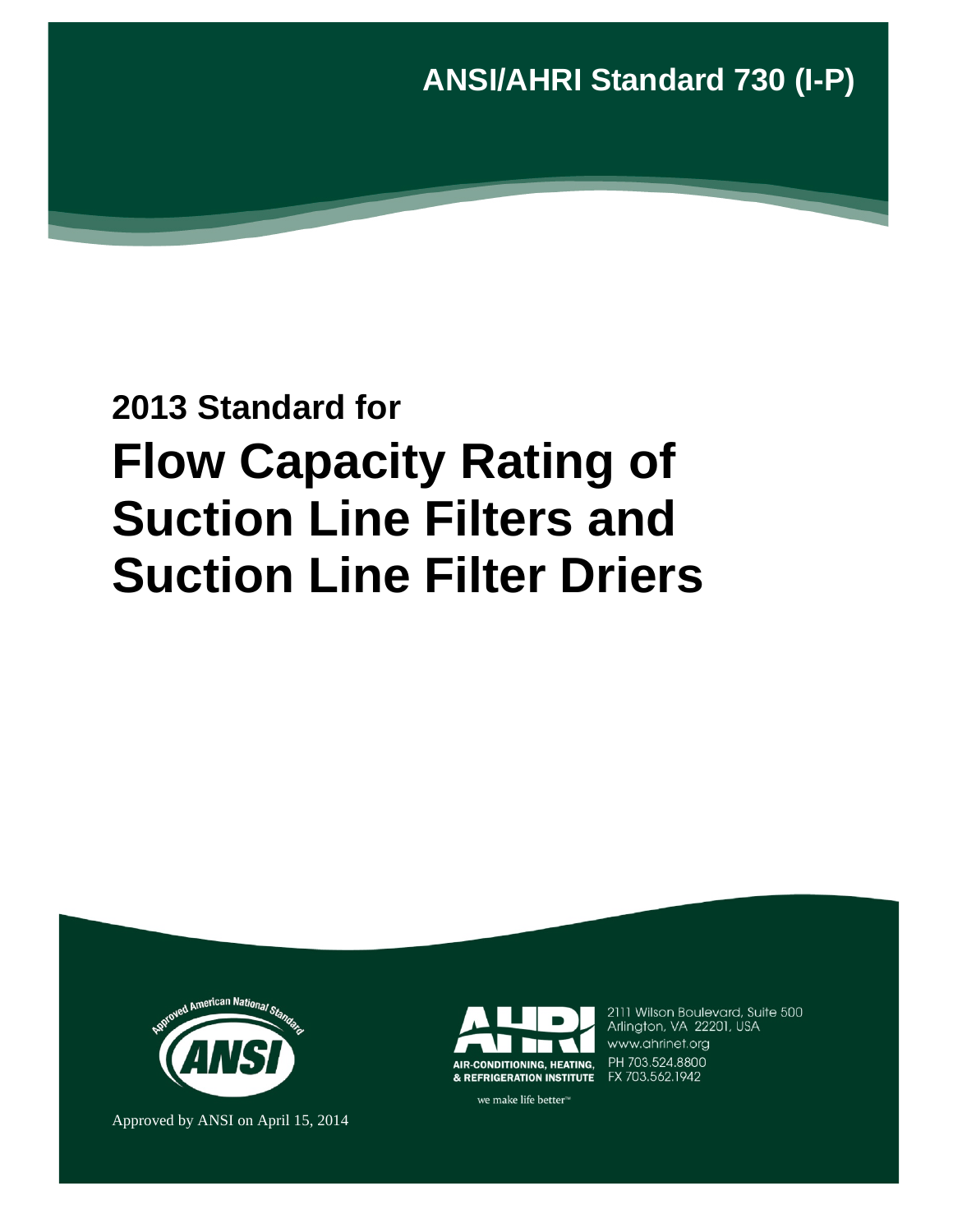## **IMPORTANT**

# *SAFETY DISCLAIMER*

AHRI does not set safety standards and does not certify or guarantee the safety of any products, components or systems designed, tested, rated, installed or operated in accordance with this standard/guideline. It is strongly recommended that products be designed, constructed, assembled, installed and operated in accordance with nationally recognized safety standards and code requirements appropriate for products covered by this standard/guideline.

AHRI uses its best efforts to develop standards/guidelines employing state-of-the-art and accepted industry practices. AHRI does not certify or guarantee that any tests conducted under the standards/guidelines will not be non-hazardous or free from risk.

Note:

This standard supersedes AHRI Standard 730-2005.

For SI ratings, see ANSI/AHRI Standard 731 (SI)-2013.

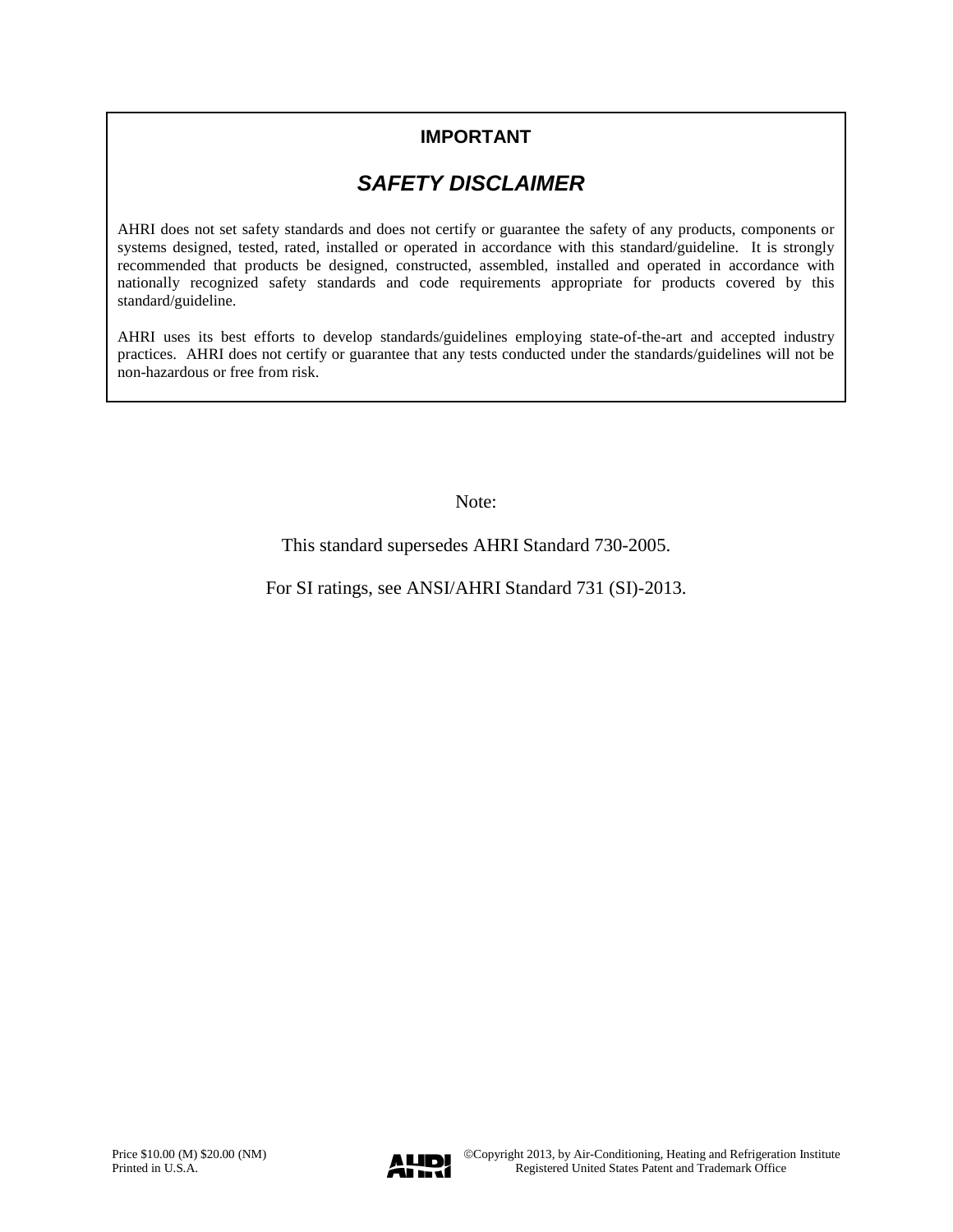## **TABLE OF CONTENTS**

| <b>SECTION</b> | <b>PAGE</b> |
|----------------|-------------|
| Section 1.     |             |
| Section 2.     |             |
| Section 3.     |             |
| Section 4.     |             |
| Section 5.     |             |
| Section 6.     |             |
| Section 7.     |             |
| Section 8.     |             |

## **TABLES**

| Table 1. | Standard Rating Conditions for R-22, R-290, R-404A, R-407C, R-410A, |  |
|----------|---------------------------------------------------------------------|--|
| Table 2. |                                                                     |  |
| Table 3. |                                                                     |  |
| Table 4. | Recommended Pressure Drop Values for Rating and Selection           |  |

### **APPENDICES**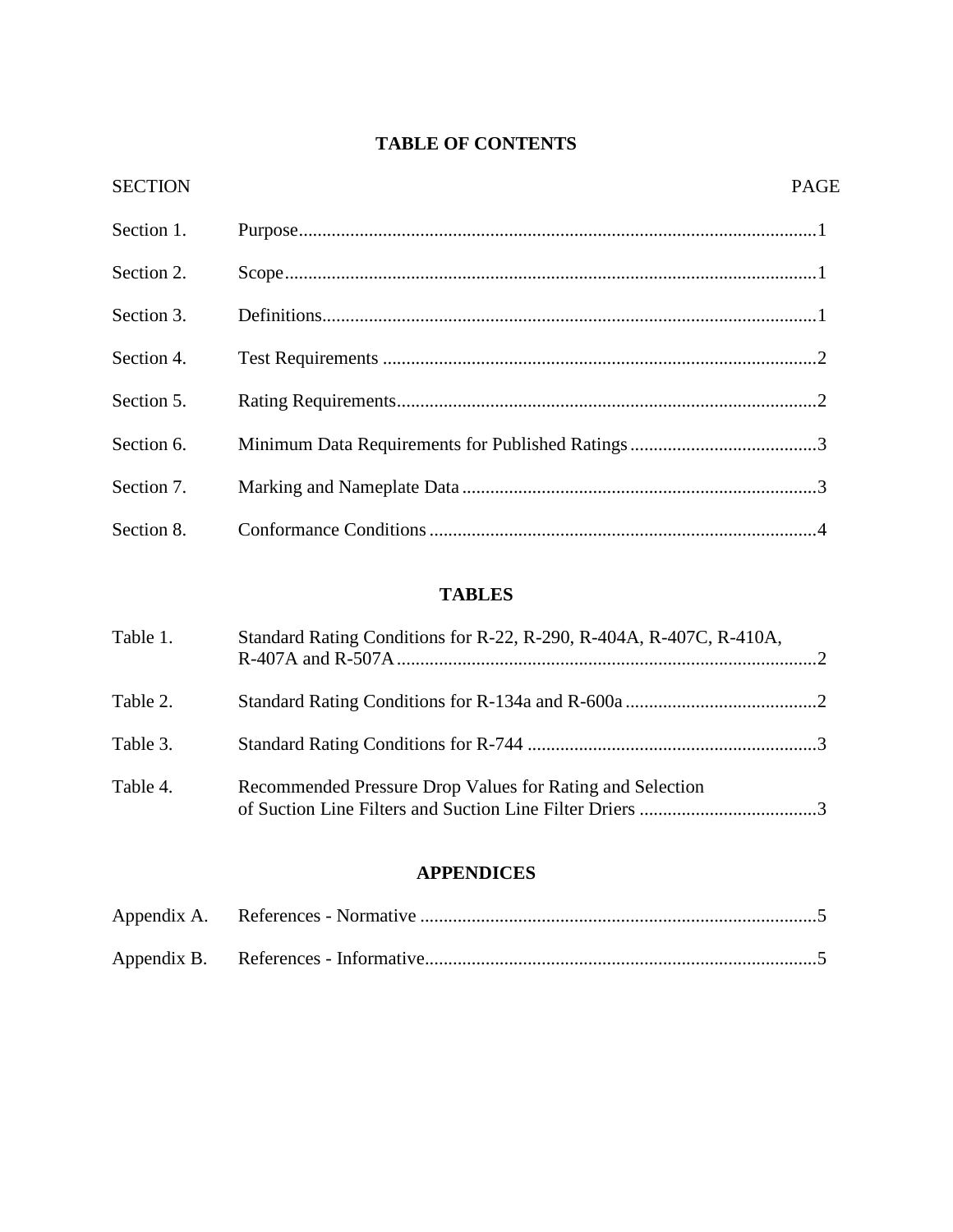# **FLOW CAPACITY RATING OF SUCTION LINE FILTERS AND SUCTION LINE FILTER DRIERS**

#### **Section 1. Purpose**

**1.1** *Purpose.* The purpose of this standard is to establish, for refrigerant Suction Line Filters and Suction Line Filter Driers (which may be referred to herein as "filters"): definitions; test requirements; rating requirements; minimum data requirements for Published Ratings; marking and nameplate data; and conformance conditions.

**1.1.1** *Intent*. This standard is intended for the guidance of the industry, including manufacturers, engineers, installers, contractors and users.

**1.1.2** *Review and Amendment.* This standard is subject to review and amendment as technology advances.

#### **Section 2. Scope**

**2.1** *Scope.* This standard applies to Suction Line Filters and Suction Line Filter Driers, as defined in Section 3.

2.2 *Refrigerant.* This standard applies to Suction Line Filters and Suction Line Filter Driers for use in systems employing refrigerants, R-22, R-134a, R-290, R-404A, R-407A, R-407C, R-410A, R-507A, R-600a, and R-744 as defined in ANSI/ASHRAE 34 with Addenda.

#### **Section 3. Definitions**

All terms in this document will follow the standard industry definitions in the ASHRAE Wikipedia website (http://wiki.ashrae.org/index.php/ASHRAEwiki) unless otherwise defined in this section.

**3.1** *Permanent Installation.* An installation intended to remain in the system for an indefinite period.

**3.2** *Published Rating.* A statement of the assigned values of those performance characteristics, under stated Rating Conditions, by which a unit may be chosen to fit its application. These values apply to all units of like nominal size and type (identification) produced by the same manufacturer. The term Published Rating includes the rating of all performance characteristics shown on the unit or published in specifications, advertising or other literature controlled by the manufacturer, at stated Rating Conditions.

**3.2.1** *Application Rating.* A rating based on tests performed at application Rating Conditions (other than Standard Rating Conditions).

**3.2.2** *Standard Rating.* A rating based on tests performed at Standard Rating Conditions.

**3.3** *Rating Conditions.* Any set of operating conditions under which a single level of performance results and which causes only that level of performance to occur.

**3.3.1** *Standard Rating Conditions.* Rating conditions used as the basis of comparison for performance characteristics.

**3.4** *Refrigerant Flow Capacity.* The maximum capacity of a filter drier attained at specified conditions as mentioned in ANSI/AHRI Standard 710, and 1 psi change in pressure, expressed in tons.

**3.4.1** *Pressure Drop*. The pressure difference between the inlet and outlet of a filter, including its connections expressed in psi.

**3.5** *"Shall" or "Should"*."Shall" or "should" shall be interpreted as follows: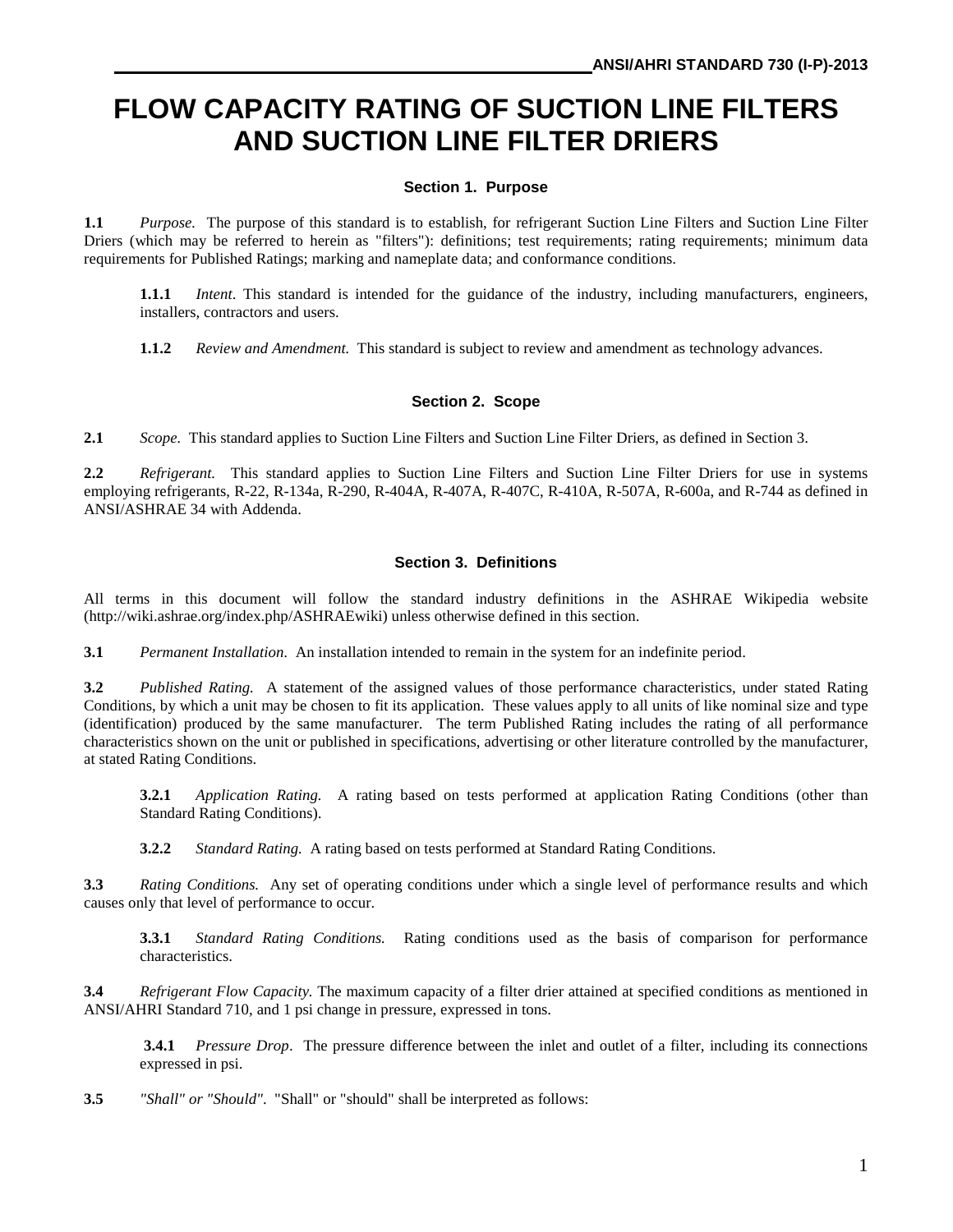**3.5.1** *Shall.* Where "shall" or "shall not" is used for a provision specified, that provision is mandatory if compliance with the standard is claimed.

**3.5.2** *Should.* "Should" is used to indicate provisions which are not mandatory, but which are desirable as good practice.

**3.6** *Suction Line Filter.* A manufactured device used in the suction line of a refrigeration system, for the purpose of removing and retaining solid contaminants from the refrigerant.

**3.7** *Suction Line Filter Drier.* A manufactured device used in the suction line of a refrigeration system, whose element is partly or wholly composed of a desiccant. It is intended to remove and retain moisture as well as solid contaminants from the refrigerant.

**3.8** *Temporary Installation.* An installation intended to remain in the system for a short period of time with the purpose of cleaning a new or severely contaminated system.

#### **Section 4. Test Requirements**

**4.1** *Test Requirements.* All filter and filter-drier capacity ratings shall be based on tests in accordance with, or subject to verification by, the test procedure of ANSI/ASHRAE Standard 78*.*

**4.1.1** If the filter capacity depends upon the position of or direction of flow through the filter, the filter shall be tested for all variations for which ratings are published.

#### **Section 5. Rating Requirements**

**5.1** *Published Ratings.* As used herein, the term Published Ratings includes the ratings shown on the filter or published in specifications, advertising or other literature controlled by the manufacturer at stated Rating Conditions. Published Ratings shall include Standard Ratings, and may also include Application Ratings (See Table 4).

**5.2** *Standard Ratings.* Standard capacity ratings of filters for refrigerant suction-line service shall be stated in tons and/or mass flow rate, lb/h. The following specified conditions shall be used to determine the refrigerant flow rate through the filter.

**5.2.1** *Standard Rating Conditions.* Standard Rating Conditions shall be according to Table 1, Table 2, and Table 3 below:

| Table 1. Standard Rating Conditions for R-22, R-290, R-404A,<br>R407C, R-410-A, R407A and R-507A |                |  |  |
|--------------------------------------------------------------------------------------------------|----------------|--|--|
| <b>Evaporator Saturation Temperature</b>                                                         | $40^{\circ}$ F |  |  |
| Vapor Temperature Leaving Evaporator                                                             |                |  |  |
| Vapor Temperature Entering Filter                                                                |                |  |  |
| Liquid Temperature Entering Expansion Device                                                     |                |  |  |
| Pressure Drop                                                                                    |                |  |  |

| Table 2. Standard Rating Conditions for R-134a and R-600a |  |  |  |
|-----------------------------------------------------------|--|--|--|
| <b>Evaporator Saturation Temperature</b>                  |  |  |  |
| Vapor Temperature Leaving Evaporator                      |  |  |  |
| Vapor Temperature Entering Filter                         |  |  |  |
| Liquid Temperature Entering Expansion Device              |  |  |  |
| Pressure Drop                                             |  |  |  |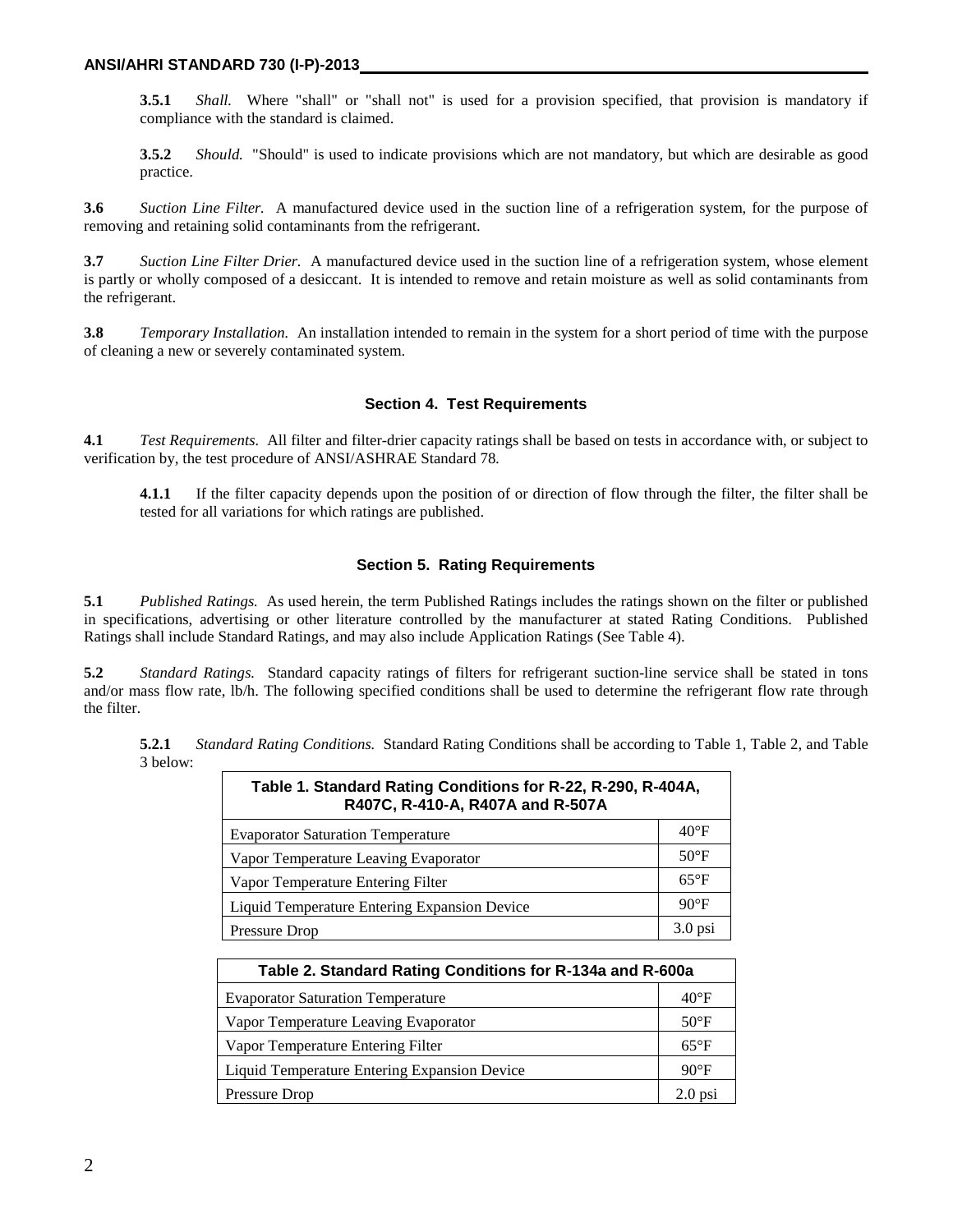| Table 3. Standard Rating Conditions for R-744 |               |
|-----------------------------------------------|---------------|
| <b>Evaporator Saturation Temperature</b>      | $-20^\circ F$ |
| Vapor Temperature Leaving Evaporator          |               |
| Vapor Temperature Entering Filter             |               |
| Liquid Temperature Entering Expansion Device  |               |
| Pressure Drop                                 | $4.0$ psi     |

**5.2.2** *Application Rating Conditions.* In addition to AHRI standard capacity ratings at the conditions specified in Section 5.2.1, capacity ratings may also be published for other evaporator temperatures or pressure drop values, provided they are specified as such and are based on all the other provisions of this section (See Table 4).

**5.3** *Tolerances.* To comply with this standard, published capacity ratings shall be based on the requirements of this section, and shall be such that any production Suction Line Filters and Suction Line Filter Driers selected at random and tested shall have a capacity not less than 95% of its Standard Rating.

| Table 4. Recommended Pressure Drop Values for Rating and Selection<br>of Suction Line Filters and Suction Line Filter Driers <sup>1</sup> |                                                                              |                          |                                |                                                                                   |                          |       |
|-------------------------------------------------------------------------------------------------------------------------------------------|------------------------------------------------------------------------------|--------------------------|--------------------------------|-----------------------------------------------------------------------------------|--------------------------|-------|
| Evaporator<br>Saturated<br><b>Suction</b><br>Temperature                                                                                  | <b>Permanent Installations</b>                                               |                          | <b>Temporary Installations</b> |                                                                                   |                          |       |
|                                                                                                                                           | $R-22$ , $R-290$ , $R-$<br>404A, R-407A, R-<br>407C, R-410A, and<br>$R-507A$ | $R-134a$ and<br>$R-600a$ | R-744                          | $R-22$ , $R-290$ , $R-$<br>404A, R-407A,<br>R-407C, R-<br>$410A$ , and R-<br>507A | $R-134a$ and<br>$R-600a$ | R-744 |
| $\rm ^{\circ}F$                                                                                                                           | psi                                                                          | psi                      | psi                            | psi                                                                               | psi                      | psi   |
| 40 <sup>2</sup>                                                                                                                           | 3.0                                                                          | $2.0^2$                  | N/A                            | 8.0                                                                               | 6.0                      | N/A   |
| 20                                                                                                                                        | 2.0                                                                          | 1.5                      | 6.0                            | 4.0                                                                               | 3.0                      | 12    |
| $\Omega$                                                                                                                                  | 1.5                                                                          | 1.0                      | 5.0                            | 3.0                                                                               | 2.0                      | 10    |
| $-20^3$                                                                                                                                   | $1.0^{3}$                                                                    | $0.5^3$                  | 4.0                            | 2.0                                                                               | 1.0                      | 8.0   |
| $-40$                                                                                                                                     | 0.5                                                                          | N/A                      | 3.0                            | 1.0                                                                               | N/A                      | 6.0   |
| $N$ otes $\cdot$                                                                                                                          |                                                                              |                          |                                |                                                                                   |                          |       |

Notes:

1. These pressure drop values also represent recommended maximum pressure drop values for selections of filters for Permanent and Temporary Installations

2. AHRI Standard Rating Conditions excluding R-744, Permanent Installations only.

3. AHRI Standard Rating Conditions for R-744, Permanent Installations only.

#### **Section 6. Minimum Data Requirements for Published Ratings**

**6.1** *Minimum Data Requirements for Published Ratings*. As a minimum, Published Ratings shall include all Standard Ratings. All claims to ratings within the scope of this standard shall include the statement "Rated in accordance with ANSI/AHRI Standard 730 (I-P)". All claims to ratings outside the scope of this standard shall include the statement "Outside the scope of ANSI/AHRI Standard 730 (I-P)". Wherever Application Ratings are published or printed, they shall include a statement of the conditions at which the ratings apply.

#### **Section 7. Marking and Nameplate Data**

**7.1** As a minimum, the nameplate shall display the manufacturer's name and model designation.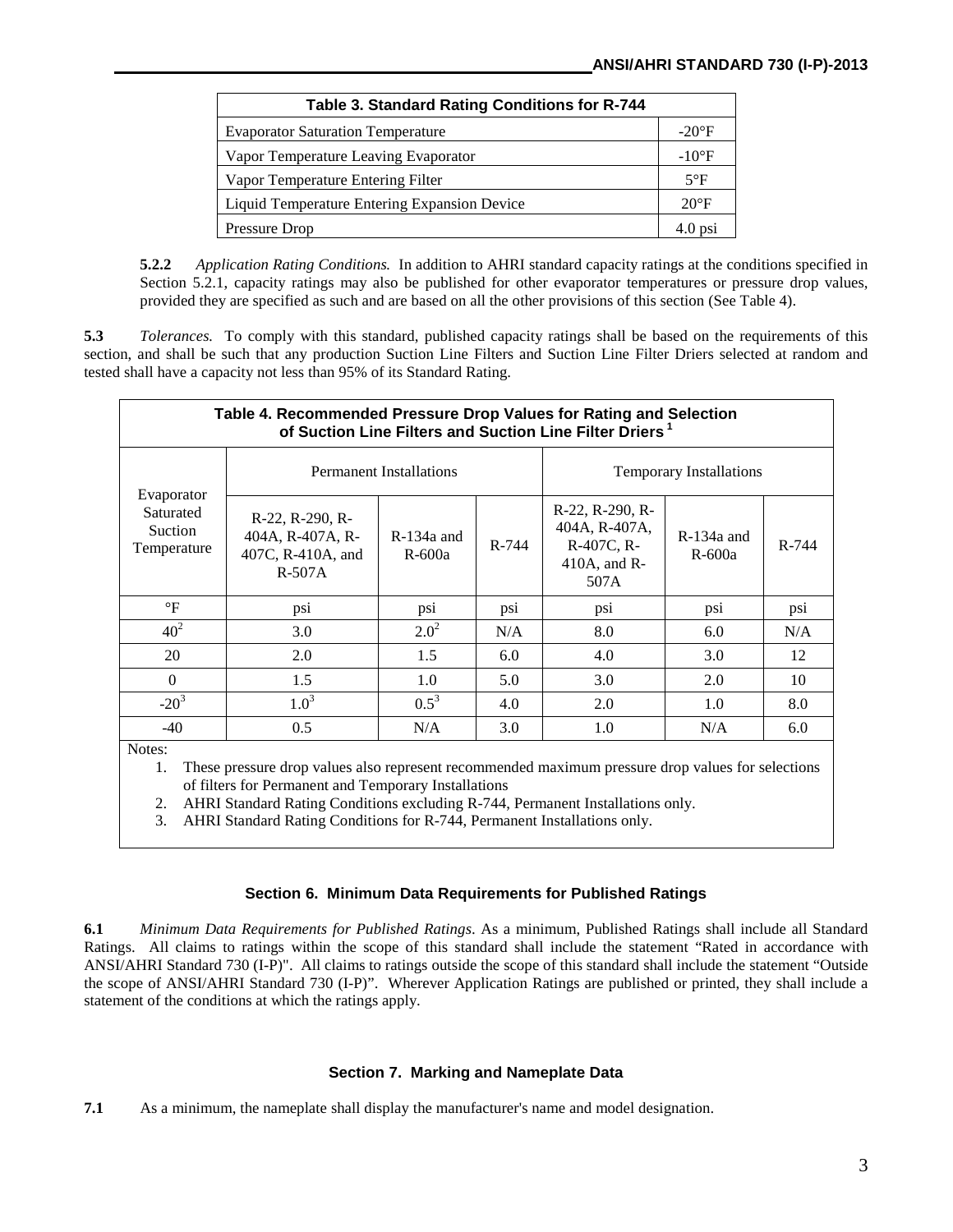#### **Section 8. Conformance Conditions**

**8.1** *Conformance.* While conformance with this standard is voluntary, conformance shall not be claimed or implied for products or equipment within the standard's *Purpose* (Section 1) and *Scope* (Section 2) unless such product claims meet all of the requirements of the standard and all of the testing and rating requirements are measured and reported in complete compliance with the standard. Any product that has not met all the requirements of the standard shall not reference, state, or acknowledge the standard in any written, oral, or electronic communication.